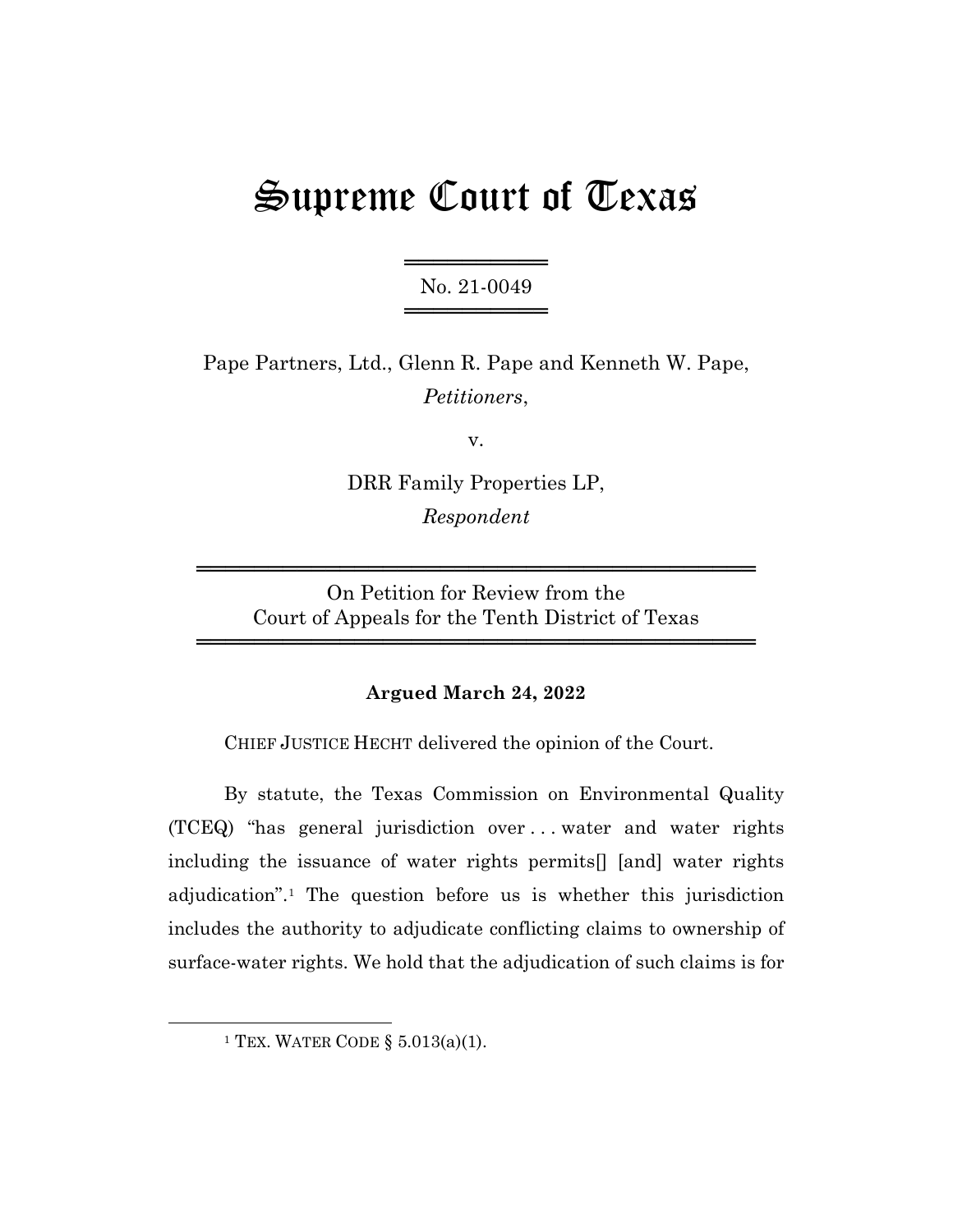the courts, not the agency. We reverse the judgment of the court of appeals<sup>2</sup> and remand this case to the trial court for further proceedings.

# **I**

#### **A**

In 2014, petitioners Pape Partners, Ltd., Glenn R. Pape, and Kenneth W. Pape (collectively, Pape)<sup>3</sup> purchased from Lola Robinson and her closely held corporation, Swirl Investments, a 1,086-acre farm in McLennan County, including the right to use water diverted from the Brazos River for irrigation under a permit issued by TCEQ. As explained further below, TCEQ issues a surface-water-use permit—called a certificate of adjudication—to a person whose ownership of "rights to the waters of a stream" has been finally determined by a district court after both an initial administrative process and then a final judicial process.<sup>4</sup> Robinson warranted to Pape that TCEQ had recognized her exclusive right to the water covered by the permit.

Robinson first obtained water rights for the farm in two permits issued in 1986. The permits did not cover an adjacent 250-acre tract that Robinson owned, which had no direct river access or any appurtenant water rights. In 1990, Robinson conveyed the 250-acre tract to Swirl. In 1997, after proceedings initiated by Robinson, TCEQ replaced the two 1986 permits with a single amended permit. The amended permit granted Robinson, individually, the authority to irrigate both the farm and the adjacent tract from water-diversion points located on the farm.

<sup>2</sup> 623 S.W.3d 436 (Tex. App.—Waco 2020) (2-1).

<sup>3</sup> Pape is pronounced like *poppy*.

 $4$  TEX. WATER CODE § 11.323(a).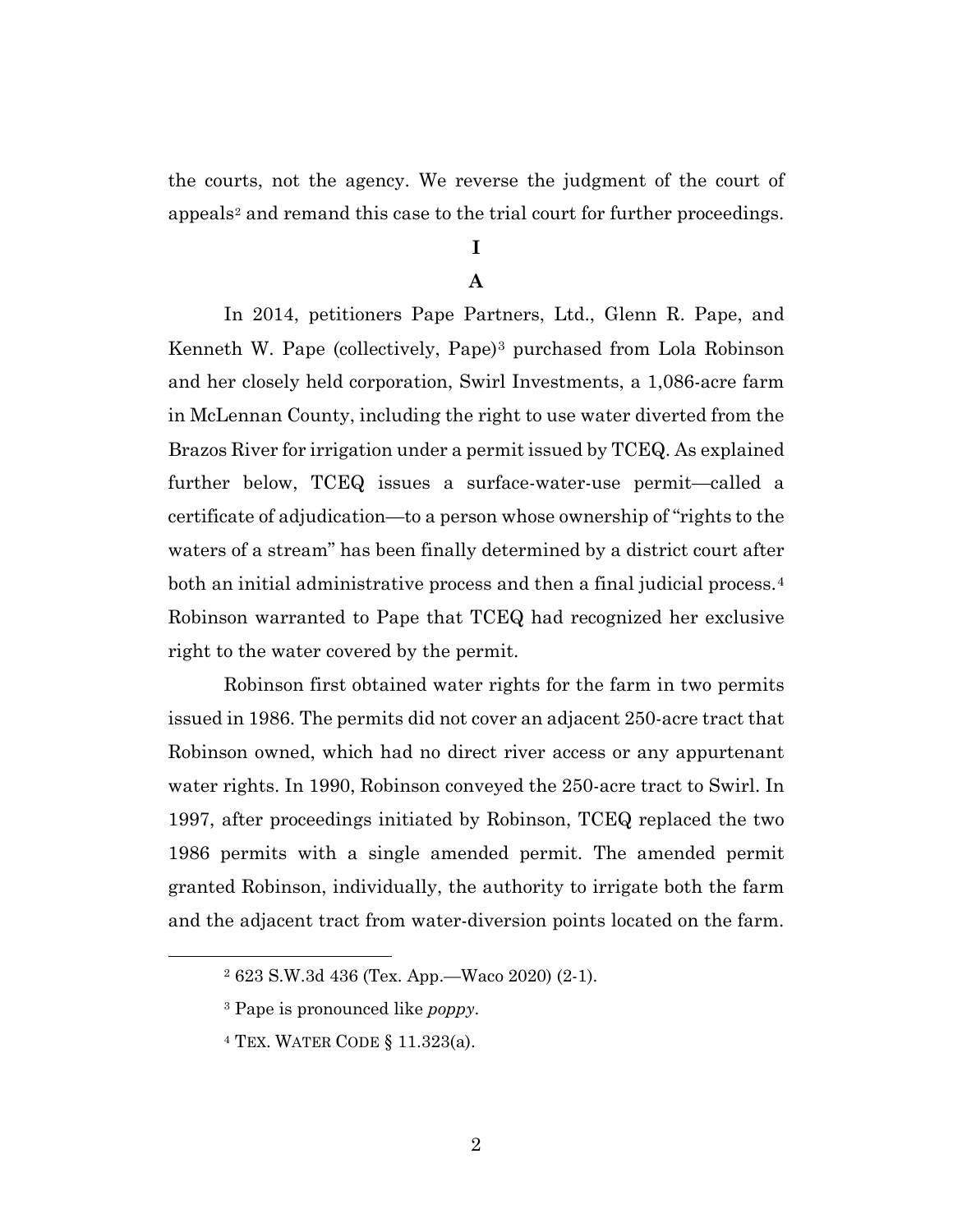Pape alleges that Robinson failed to inform the commission that she no longer owned the 250-acre tract. After the amended permit was issued, the 250-acre tract changed hands several more times. In 2012, it was conveyed to respondent DRR Family Properties, LP.

TCEQ rules provide a process for updating the commission when water rights have been transferred. The purchaser must record in the county clerk's office "[t]he written instrument evidencing a water right ownership transfer" and then submit to the commission's executive director copies "of the recorded instruments establishing the complete chain of title . . . along with a completed Change of Ownership Form and an ownership recording fee".5

After Pape submitted its ownership documentation, the executive director updated the commission's records to reflect that Pape owned the water rights appurtenant to the farm. But later, TCEQ identified DRR as the owner of the 250-acre parcel for which Robinson was granted irrigation rights in the 1997 amended permit, and it invited DRR to submit its own change-of-ownership application and documentation. Other landowners who purchased nearby parcels with chains of title traceable to Robinson also filed ownership documentation after being notified by the commission of potential water rights.

In late 2015, acting on DRR's application, the executive director changed TCEQ's records again, this time to reflect that the water rights recorded in the amended permit were owned proportionally by Pape,

<sup>5</sup> 30 TEX. ADMIN. CODE § 297.83.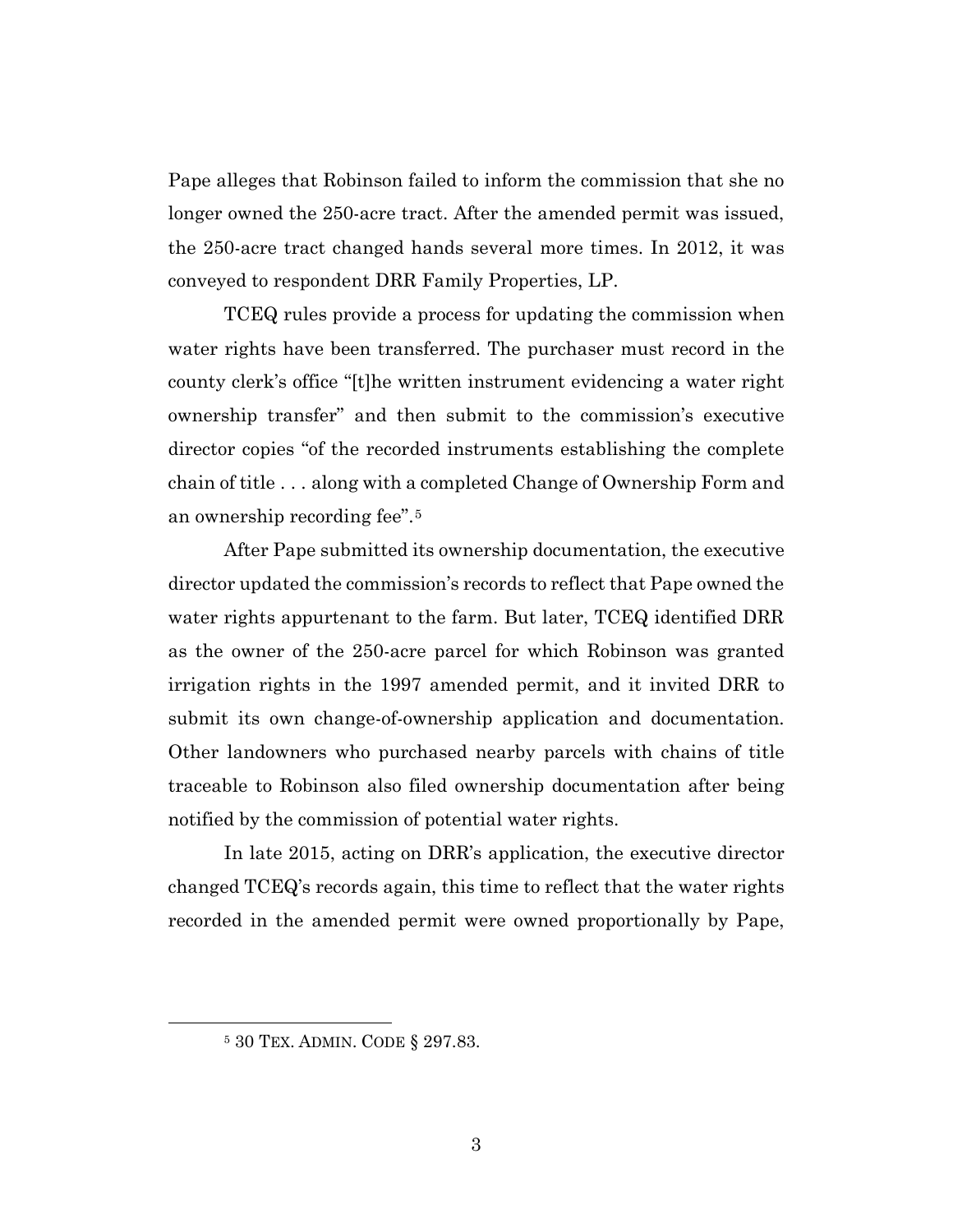DRR, and Robinson. The update had the effect of reducing the amount of land Pape is authorized to irrigate from 1,086 acres to 821 acres.

Pape filed a motion to overturn the director's decision in accordance with the commission's rules.6 The director's office prepared a response for the full commission, which stressed that "[t]he Executive Director's review for change of ownership requests is ministerial." The response explained:

[I]t is unclear whether Pape Partners is entitled to any other relief at the agency level. There is no indication in statute or rule that a change of ownership request requires anything other than a ministerial act from the Commission, recognizing that ownership has changed. There is no right to a contested case hearing on a change of ownership request, which requires no public notice. . . .

The determination of whether a complete chain of title has been established between an owner of record and a new owner is made by the Executive Director based upon the documentation submitted with a change of ownership request . . . .

Pape's motion was overruled by operation of law in early 2016.<sup>7</sup>

**B**

Pape sued DRR, Robinson, Swirl, and several individual landowners seeking declarations that it is the sole owner of water rights appurtenant to the 1,086-acre farm and that none of the defendants possess water rights recognized by the 1997 amended permit. With respect to the 250-acre tract now owned by DRR, Pape argues that because Robinson did not own the tract when the amended permit was

<sup>6</sup> *Id.* § 50.139(a).

<sup>7</sup> *See id.* § 50.139(f)(2).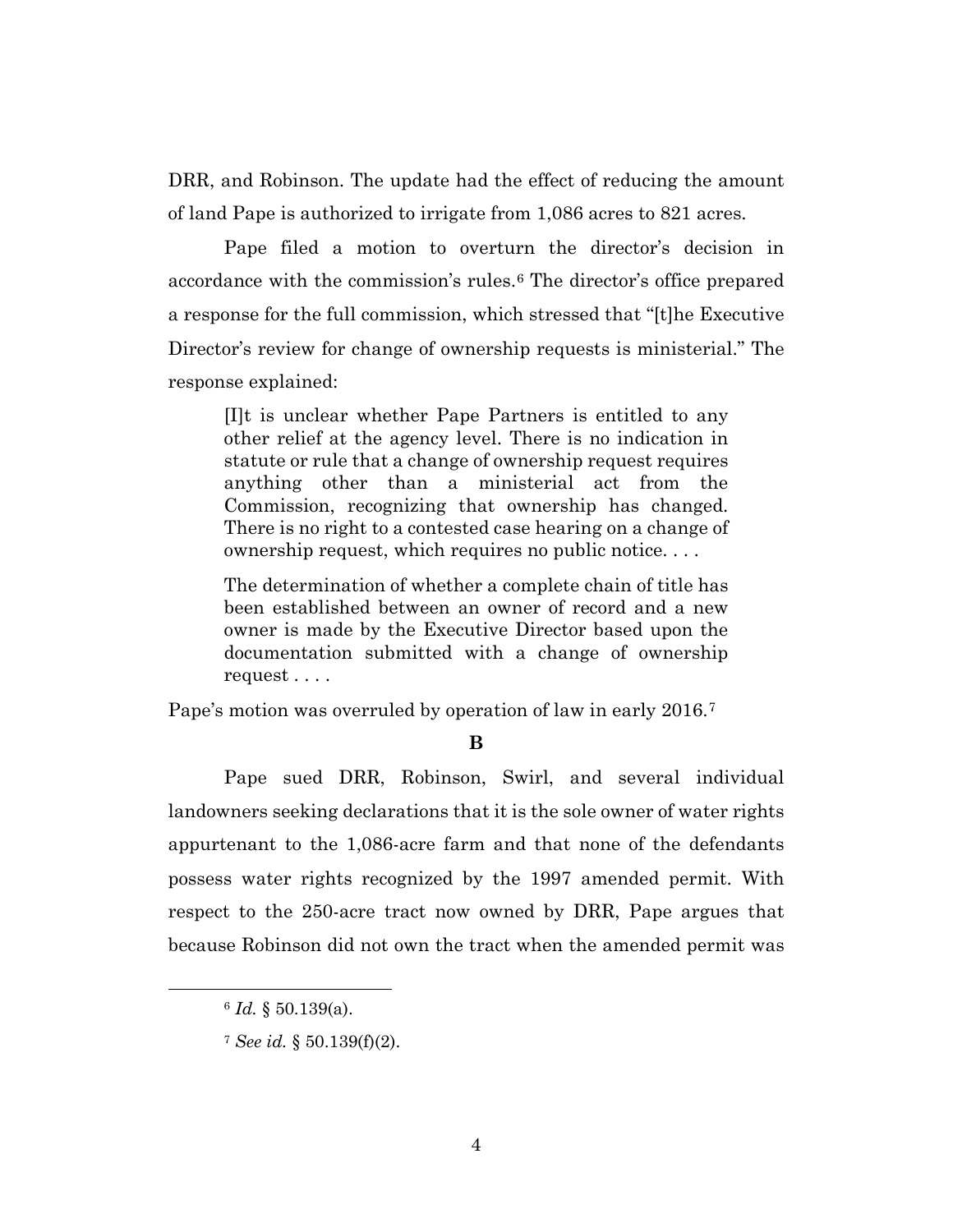issued, the surface-water rights granted her with respect to that tract were personal to her and did not pass with subsequent conveyances of the land.8 Pape also pleaded alternative claims for adverse possession, to quiet title, and for breach of contract and fraud.

DRR moved to dismiss Pape's claims for lack of subject-matter jurisdiction, arguing that TCEQ has exclusive original jurisdiction to determine water-ownership rights and that under TCEQ's enabling statute, Pape could have sued for judicial review of the commission's action on DRR's application within 30 days but did not.9 The trial court granted DRR's motion to dismiss and then severed all claims against it into a separate suit to permit an immediate appeal.10

A divided court of appeals affirmed. The majority concluded, with no supporting analysis, that "the regulatory scheme behind surface water permits is pervasive and indicative of the Legislature's intent that jurisdiction over the adjudication of surface water permits is ceded to

<sup>8</sup> "[T]he right to use water for the purpose of irrigation is appurtenant to the land authorized to be irrigated, and a conveyance of land with an appurtenant water right also conveys the water right unless expressly reserved or excepted; provided, however, that *if the water right has been granted for the irrigation of land not owned by the applicant, such a water right is personal to the permittee and does not pass with a conveyance of the land.*" *Id.* § 297.81(a) (emphasis added).

<sup>9</sup> *See* TEX. WATER CODE § 5.351(a) (providing for judicial review of "a ruling, order, decision, or other act of the commission").

<sup>10</sup> An individual defendant, Champagne, filed a motion to dismiss on the same grounds as DRR, which was granted by the trial court. Champagne appeared as an appellee in the court of appeals but was dismissed by agreement before the court rendered judgment.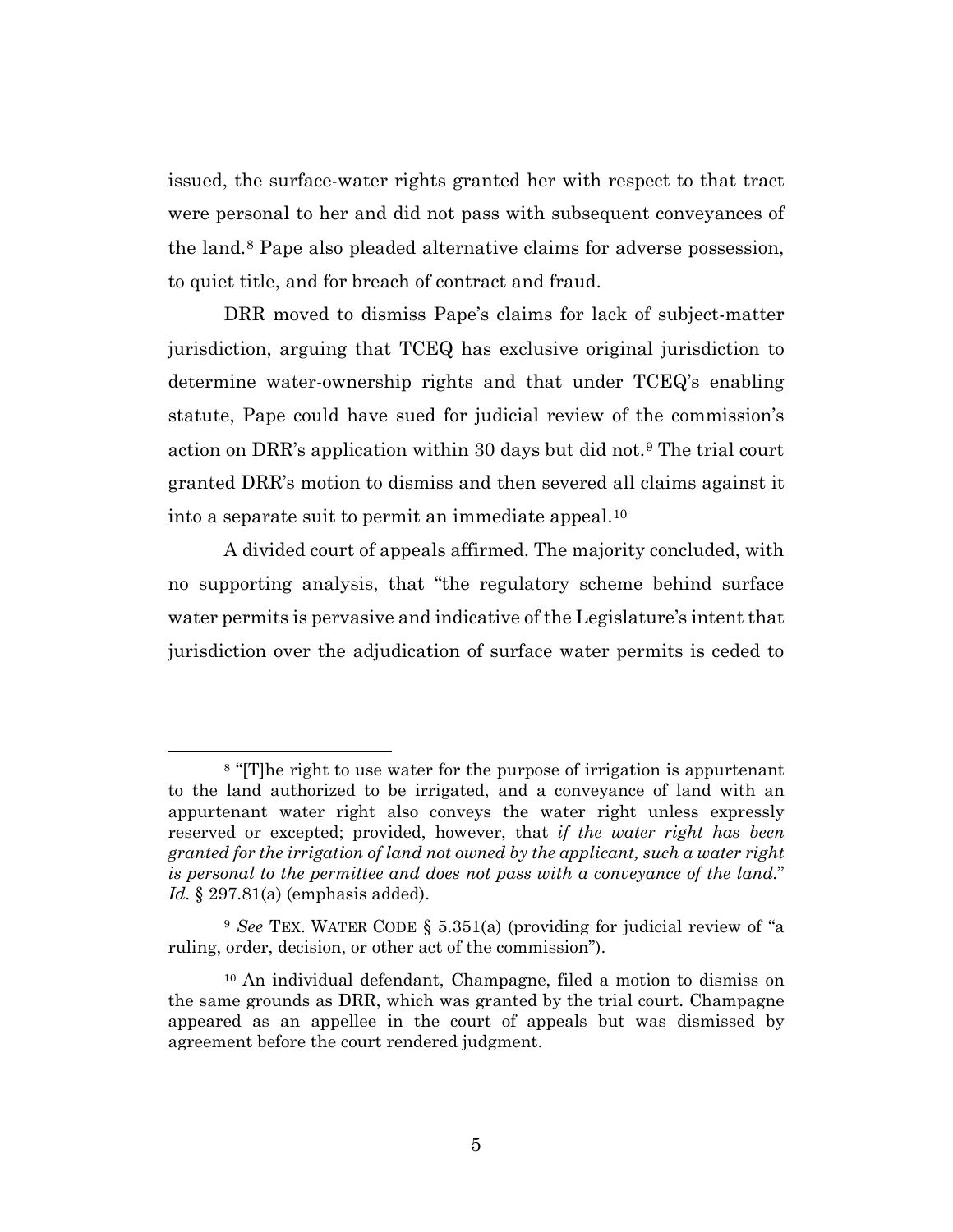the TCEQ."11 It thus agreed with DRR that Pape's only remedy was a suit for judicial review under Chapter 5 of the Water Code, which by then was time-barred. We granted Pape's petition for review, which is supported by amicus submissions from TCEQ itself and three agricultural associations.12

#### **II**

## **A**

We start with the basic, constitutional rule that "[a] district court has subject-matter jurisdiction to resolve disputes unless the Legislature divests it of that jurisdiction."13 "District Court jurisdiction consists of exclusive, appellate, and original jurisdiction of all actions, proceedings, and remedies, except in cases where exclusive, appellate, or original jurisdiction may be conferred by this Constitution or other law on some other court, tribunal, or administrative body."14 Thus, "we presume that [the] district court has subject-matter jurisdiction" to resolve a claim.15 And historically, "the power to determine controverted rights to property" has been "vested in the judicial branch."16

<sup>11</sup> 623 S.W.3d at 440.

<sup>12</sup> The Texas Water Conservation Association, the Texas and Southwestern Cattle Raisers Association, and the Texas Farm Bureau.

<sup>13</sup> *In re Oncor Elec. Delivery Co.*, 630 S.W.3d 40, 44 (Tex. 2021) (citing *In re Entergy Corp.*, 142 S.W.3d 316, 322 (Tex. 2004)).

<sup>14</sup> TEX. CONST. art. V, § 8.

<sup>15</sup> *Oncor*, 630 S.W.3d at 44.

<sup>16</sup> *Barshop v. Medina Cnty. Underground Water Conservation Dist.*, 925 S.W.2d 618, 635 (Tex. 1996) (citing *Bd. of Water Eng'rs v. McKnight*, 229 S.W. 301, 304 (Tex. 1921)).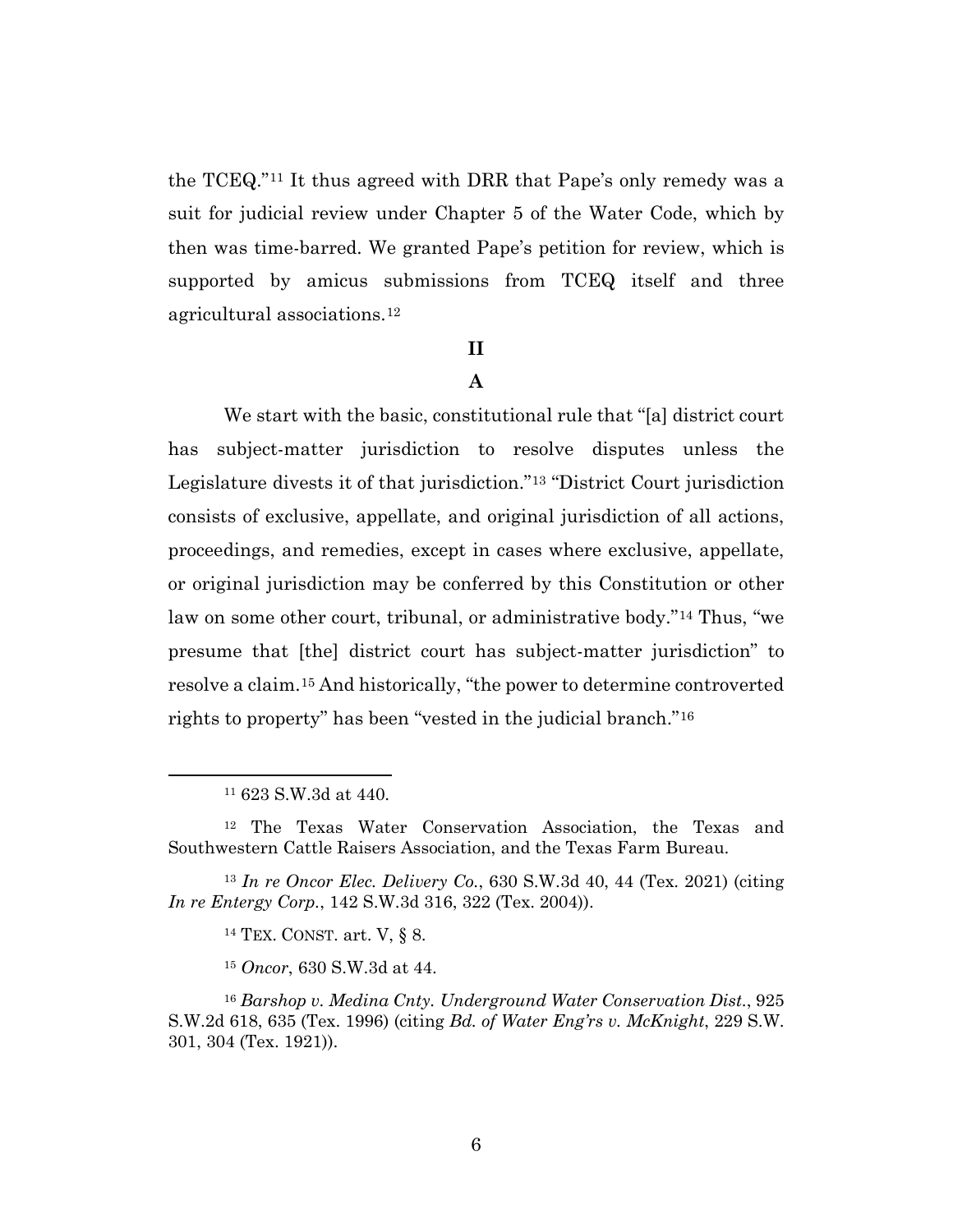By contrast, "there is no presumption that administrative agencies are authorized to resolve disputes. Rather, they may exercise only those powers the [Legislature], in clear and express statutory language, [has] confer[red] upon them."17 "Courts will not imply additional authority to agencies, nor may agencies create for themselves any excess powers."18 Because of the presumption in favor of districtcourt jurisdiction and the narrowness of administrative-agency jurisdiction, "the burden to demonstrate that exclusive jurisdiction rests with an administrative agency falls on the party resisting the district court's jurisdiction."19

"Whether an agency has exclusive jurisdiction depends on statutory interpretation."20 Specifically, we look for either an express grant of exclusive original jurisdiction to the agency or a "pervasive regulatory scheme" indicating that the Legislature intended "the [administrative] process to be the exclusive means of remedying the problem" presented.21 The relevant statutes here are in Chapters 5 and

<sup>17</sup> *Subaru of Am., Inc. v. David McDavid Nissan, Inc.*, 84 S.W.3d 212, 220 (Tex. 2002) (collecting cases); *see also Oncor*, 630 S.W.3d at 45 (citing *Subaru*).

<sup>18</sup> *Subaru*, 84 S.W.3d at 220.

<sup>19</sup> *Oncor*, 630 S.W.3d at 44-45 (citing *Entergy*, 142 S.W.3d at 322).

<sup>20</sup> *Entergy*, 142 S.W.3d at 322 (citing *Subaru*, 84 S.W.3d at 221).

<sup>21</sup> *Id.* (quoting *Subaru*, 84 S.W.3d at 221).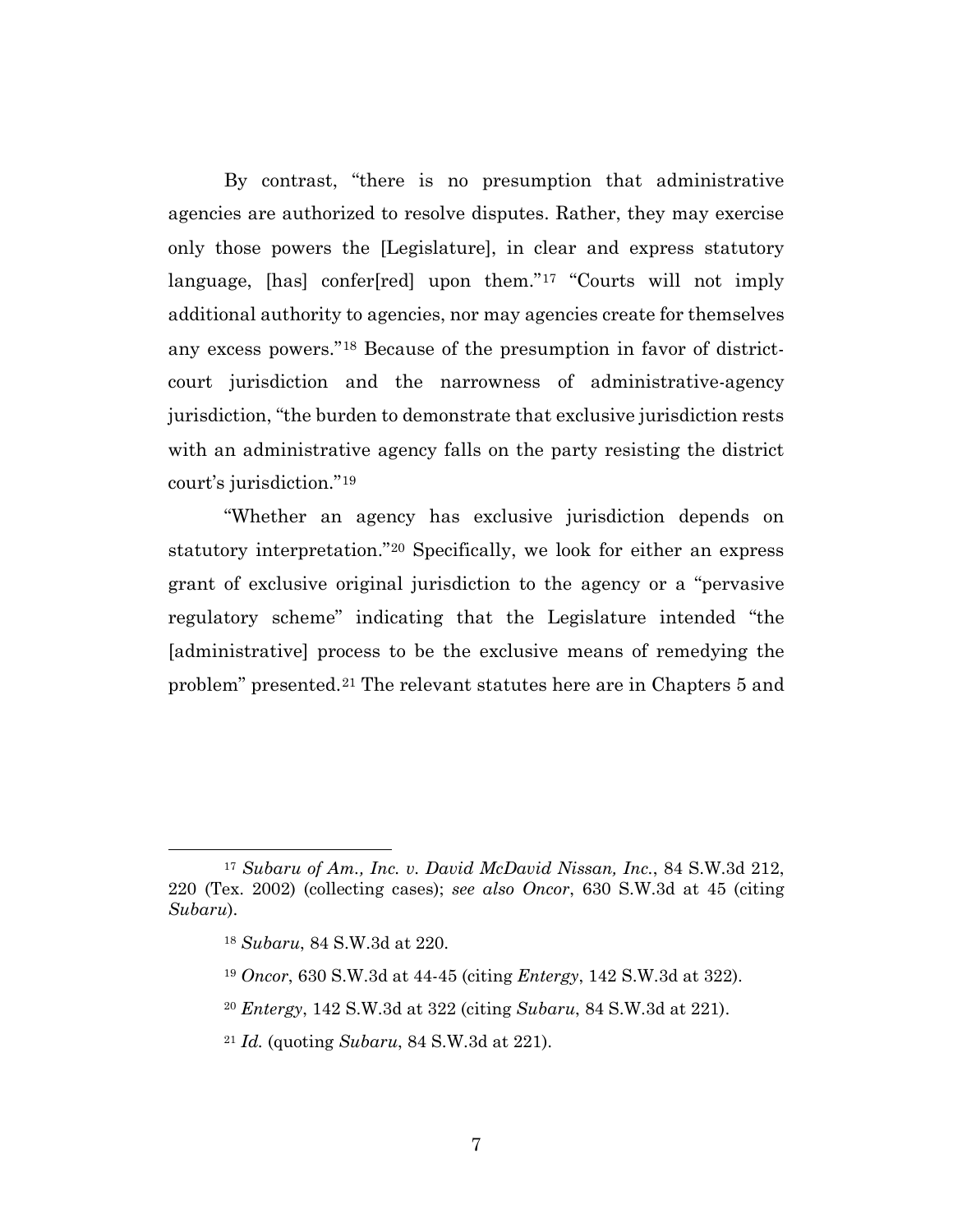11 of the Water Code.22 Our analysis begins with their plain text.23 But "[w]hen construing statutes, or anything else, one cannot divorce text from context." 24

#### **B**

Chapter 5 is TCEQ's enabling statute. It sets forth the commission's role as "the agency of the state given primary responsibility for implementing the constitution and laws of this state relating to the conservation of natural resources and the protection of the environment."25 And it contains general but detailed rules about the commission's membership, governance, staff, and operations. DRR argues that TCEQ's exclusive original jurisdiction to decide conflicting claims to surface-water rights is established in Section 5.013, titled "General Jurisdiction of Commission". Subsection (a) lists twelve areas that the Legislature has granted the commission "general jurisdiction over". The first area is:

water and water rights including the issuance of water

<sup>22</sup> Our opinion in *City of Marshall v. City of Uncertain* documented the history of Texas water law from the Spanish or Mexican law that governed preindependence, to the English common law adopted post-independence, and on through the series of statutory schemes the Legislature began adopting in the late 1800s. 206 S.W.3d 97, 101-103 (Tex. 2006). We described this history as "a hodge-podge of historical and contradictory water rights systems." *Id.* at 101 (citation omitted). Fortunately, we need only examine two chapters of the Water Code to decide the issue presented here.

<sup>23</sup> *See, e.g.*, *Energen Res. Corp. v. Wallace*, 642 S.W.3d 502, 509 (Tex. 2022) ("In construing a statute, our objective is to determine and give effect to the Legislature's intent. We begin by examining the plain meaning of the statute's language." (citations and quotation marks omitted)).

<sup>24</sup> *In re Off. of the Att'y Gen.*, 456 S.W.3d 153, 155 (Tex. 2015).

<sup>25</sup> TEX. WATER CODE § 5.012.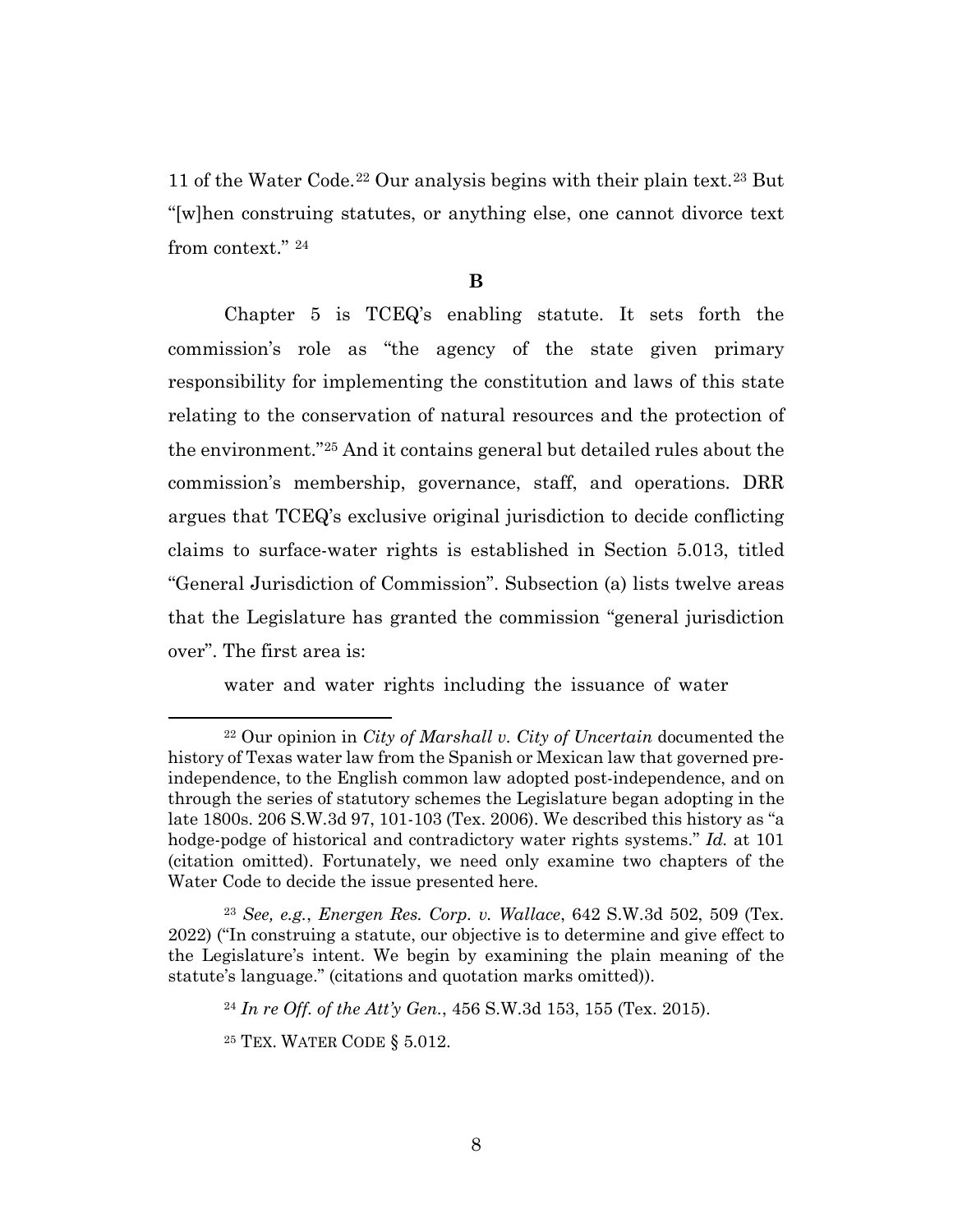rights permits, *water rights adjudication*, cancellation of water rights, and enforcement of water rights[.]<sup>26</sup>

The other areas of the commission's general jurisdiction are:

- supervision of conservation districts established under the Texas Constitution;
- determining "the feasibility of certain federal projects";
- administering programs that regulate water quality, dam construction, hazardous waste, injection wells, underground water, and regional waste disposal;
- duties assigned to the commission in several chapters of the Health and Safety Code; and
- "any other areas assigned to the commission by this code and other laws of this state."27

Seven subchapters later, Section 5.351 provides that "[a] person affected by a ruling, order, decision, or other act of the commission" may, within 30 days, file a suit for judicial review in Travis County district court.28 Because this section "does not specify the standard of review", we have applied an abuse of discretion standard to a suit under Section 5.351 that did not arise from a contested case.29 DRR argues that the reference to water rights adjudication in Section 5.013(a) grants TCEQ exclusive jurisdiction to decide conflicting claims to water rights. DRR also contends that Pape should have sought judicial review of TCEQ's actions on DRR's application under Section 5.351 within the 30-day

 $28$  *Id.* § 5.351(a)-(b).

<sup>26</sup> *Id.* § 5.013(a)(1) (emphasis added).

 $27 \text{ Id. }$  § 5.013(a)(2)-(12).

<sup>29</sup> *Brazos Elec. Power Coop., Inc. v. Tex. Comm'n on Env't Quality*, 576 S.W.3d 374, 383 (Tex. 2019).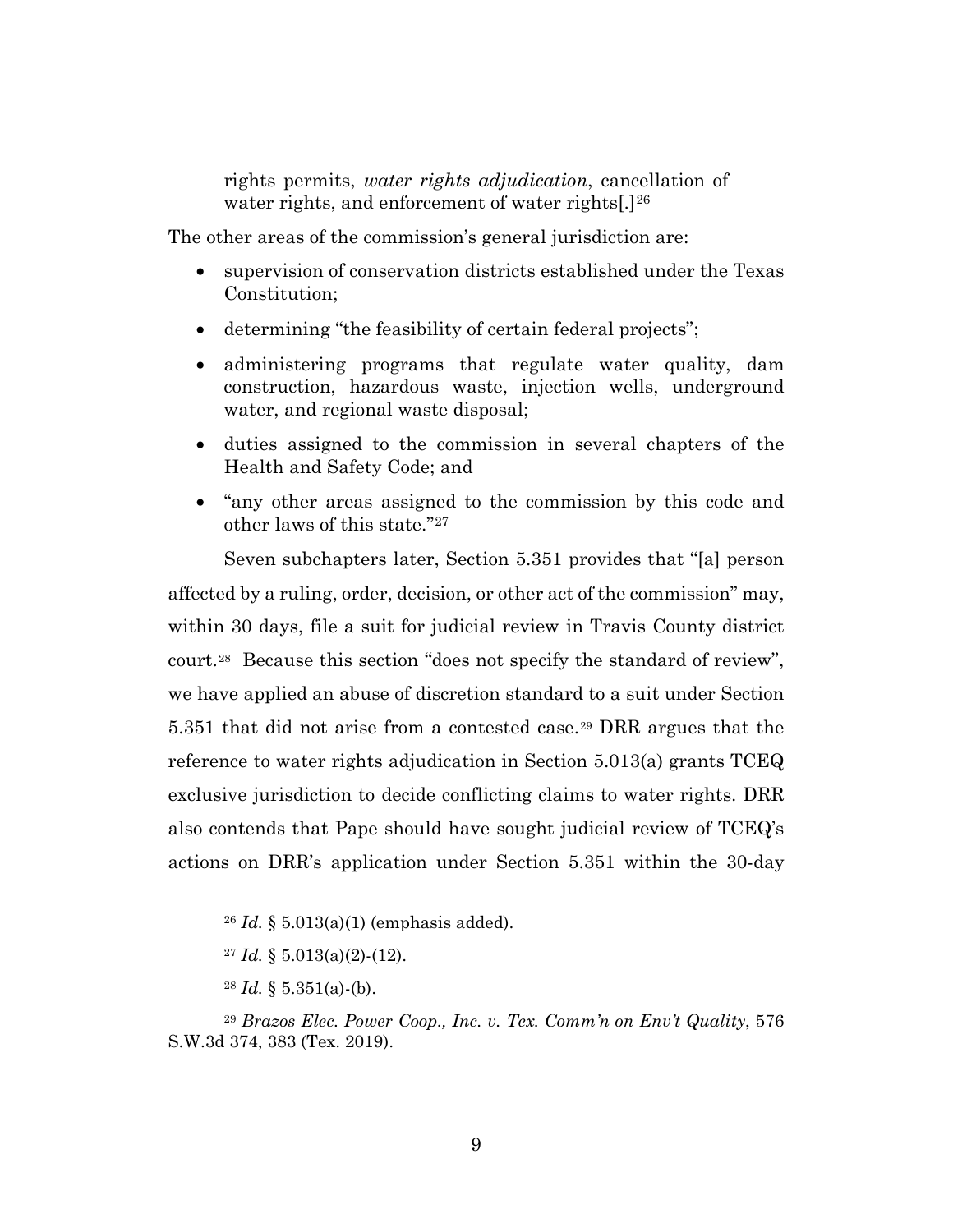window provided for in that section.<sup>30</sup>

**C**

*Water rights adjudication* is not defined in Chapter 5 or even mentioned again after Section 5.013. But Chapter 11 is entirely devoted to water rights and their adjudication. Its opening provisions paint the water-rights-ownership landscape: The water in or provided by rivers, streams, lakes, bays, the Gulf of Mexico, storms, floods, rain, canyons, ravines, depressions, and watersheds "is the property of the state."31 These waters "are held in trust for the public, and the right to use state water may be appropriated only as expressly authorized by law."<sup>32</sup>

Subchapter G codifies the Water Rights Adjudication Act.<sup>33</sup> Its purpose is to promote "[t]he conservation and best utilization of the water resources of this state" by "requir[ing] recordation with the commission of claims of water rights which are presently unrecorded . . . and . . . provid[ing] for the adjudication and

<sup>30</sup> DRR makes an alternative argument that Pape could have requested a contested-case hearing and then pursued judicial review under the Administrative Procedure Act, TEX. GOV'T CODE §§ 2001.171-2001.176. The commission's rules address the procedure for requesting a contested-case hearing, but they also make clear that a contested-case hearing must be authorized by "other laws." 30 TEX. ADMIN. CODE  $\S$  55.101(f)(6). DRR has not pointed to any statutory authorization for a contested-case hearing on a change of ownership submitted to the executive director, and we have found none. Furthermore, as explained above, TCEQ took the position in its response to Pape's motion to overturn the director's decision that a contested-case hearing was not available to Pape.

<sup>31</sup> TEX. WATER CODE § 11.021(a).

<sup>32</sup> *Id.* § 11.0235(a); *see also id.* § 11.023(a)(2) (listing "agricultural uses" among the purposes for which water may be appropriated).

<sup>33</sup> *Id.* §§ 11.301-11.341.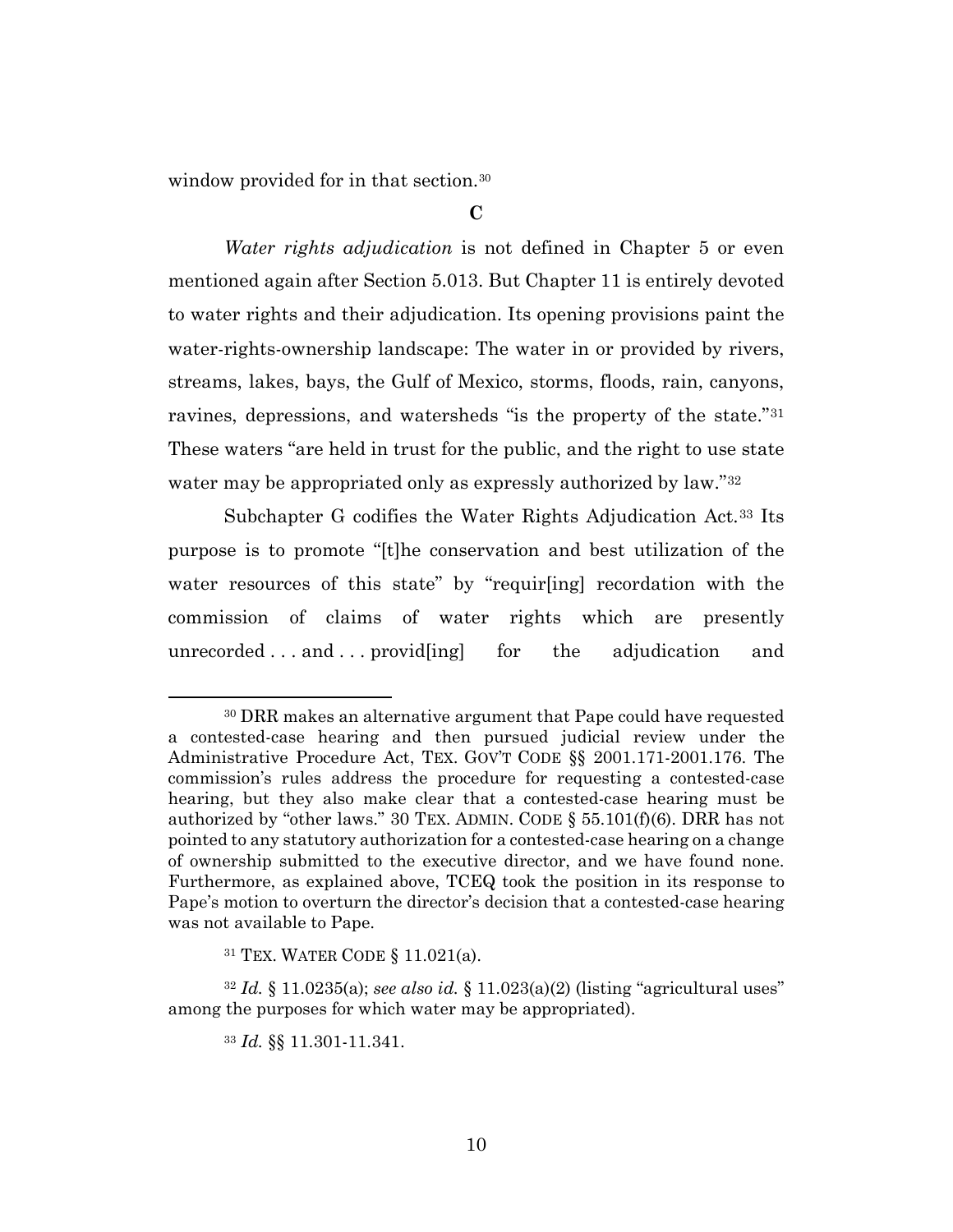administration of water rights to the end that the surface-water resources of the state may be put to their greatest beneficial use."34 The provisions that follow explain the administrative process in which water rights are adjudicated. Read together, they make clear that the Legislature has used *water rights adjudication* as a term of art for the commission's process of allocating the rights to the water of a particular source in a manner that is consistent with the public interest. *Adjudication* is shorthand for the commission's decision to issue waterrights permits for a particular "stream or segment". A stream or segment that has been adjudicated is one for which the commission has issued the permits known as certificates of adjudication.

After a petition for adjudication is filed, "the commission . . . consider[s] whether the adjudication would be in the public interest."35 "If the commission finds that an adjudication would be in the public interest," then its executive director gathers technical data, which may include maps or plats showing "the course of the stream or segment and the location of reservoirs, diversion works, and places of use, including lands which are being irrigated or have facilities for irrigation."<sup>36</sup> The commission publishes a notice<sup>37</sup> after which "[e]very person claiming a water right . . . from the stream or segment under adjudication shall file a sworn claim with the commission" that includes

- <sup>35</sup> *Id.* § 11.305(a).
- <sup>36</sup> *Id.* § 11.305(a)-(b).
- <sup>37</sup> *Id.* § 11.306.

<sup>34</sup> *Id.* § 11.302.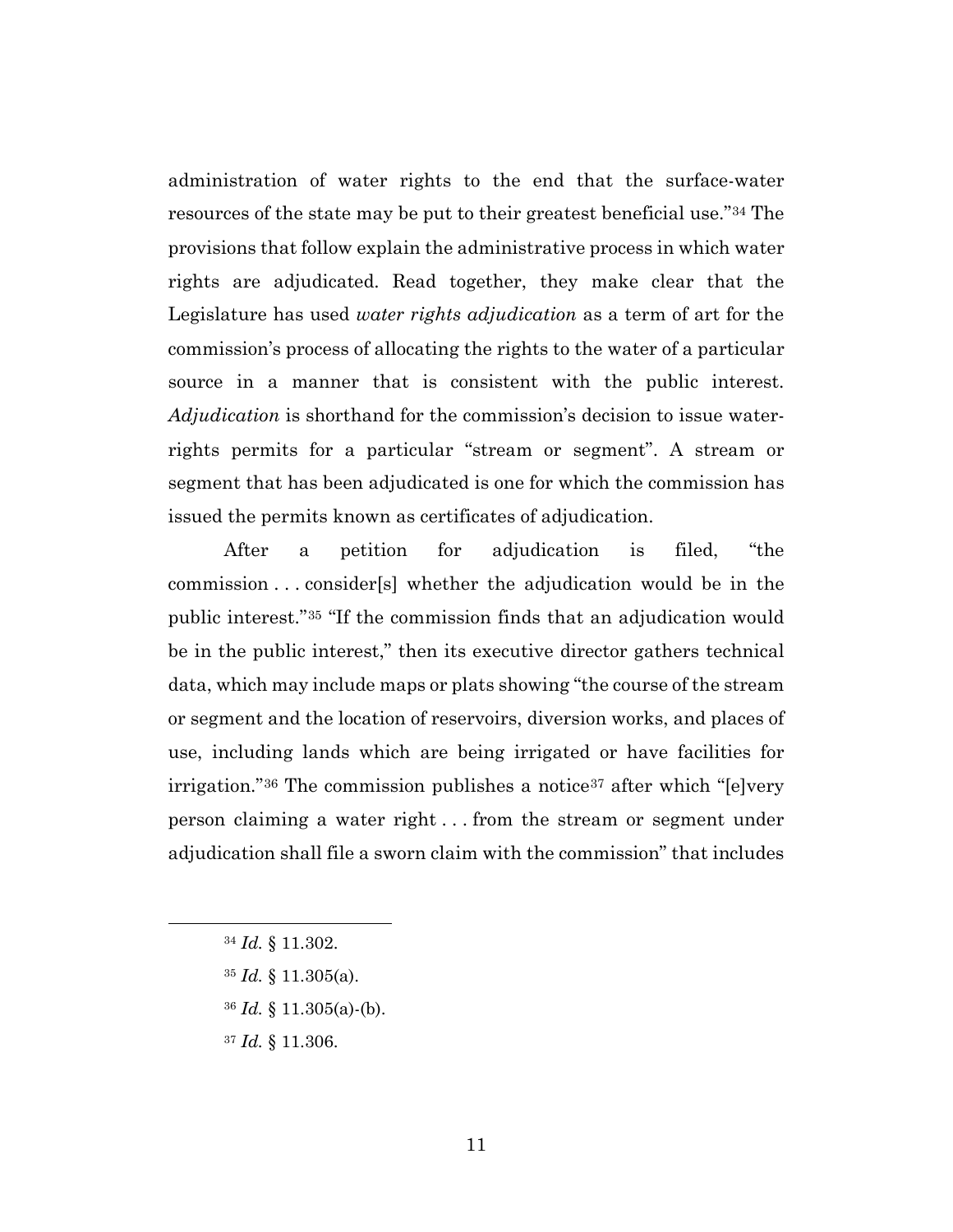the location of their property and other relevant information.38 The commission holds a hearing,<sup>39</sup> "make[s] a preliminary determination of the claims to water rights under adjudication",<sup>40</sup> holds another hearing on any contests filed,  $41$  makes a final determination,  $42$  and considers applications for rehearing.43

Finally, there are proceedings "in [the] district court of any county in which the stream or segment under adjudication is located"44—not necessarily the Travis County district court, where an appeal taken under Chapter 5 would be filed.45 The commission files with the court its final determination and all the evidence presented, any party to the administrative proceedings can file exceptions, and the court will hold a hearing.46 But the statute mandates that the court "determine all issues of law and fact independently of the commission's determination."47 "The substantial evidence rule shall not be used."48 The district court's "final decree in every water right adjudication is final and conclusive as

- <sup>39</sup> *Id.* § 11.308.
- <sup>40</sup> *Id.* § 11.309(a).
- <sup>41</sup> *Id.* §§ 11.313-11.314.
- <sup>42</sup> *Id.* § 11.315.
- <sup>43</sup> *Id.* § 11.316.
- <sup>44</sup> *Id.* § 11.317(a).
- <sup>45</sup> *See id.* §§ 5.351, 5.354.
- <sup>46</sup> *See id.* §§ 11.317-11.319.
- <sup>47</sup> *Id.* § 11.320(a).

<sup>48</sup> *Id.*

<sup>38</sup> *Id.* § 11.307(a)(1)-(5).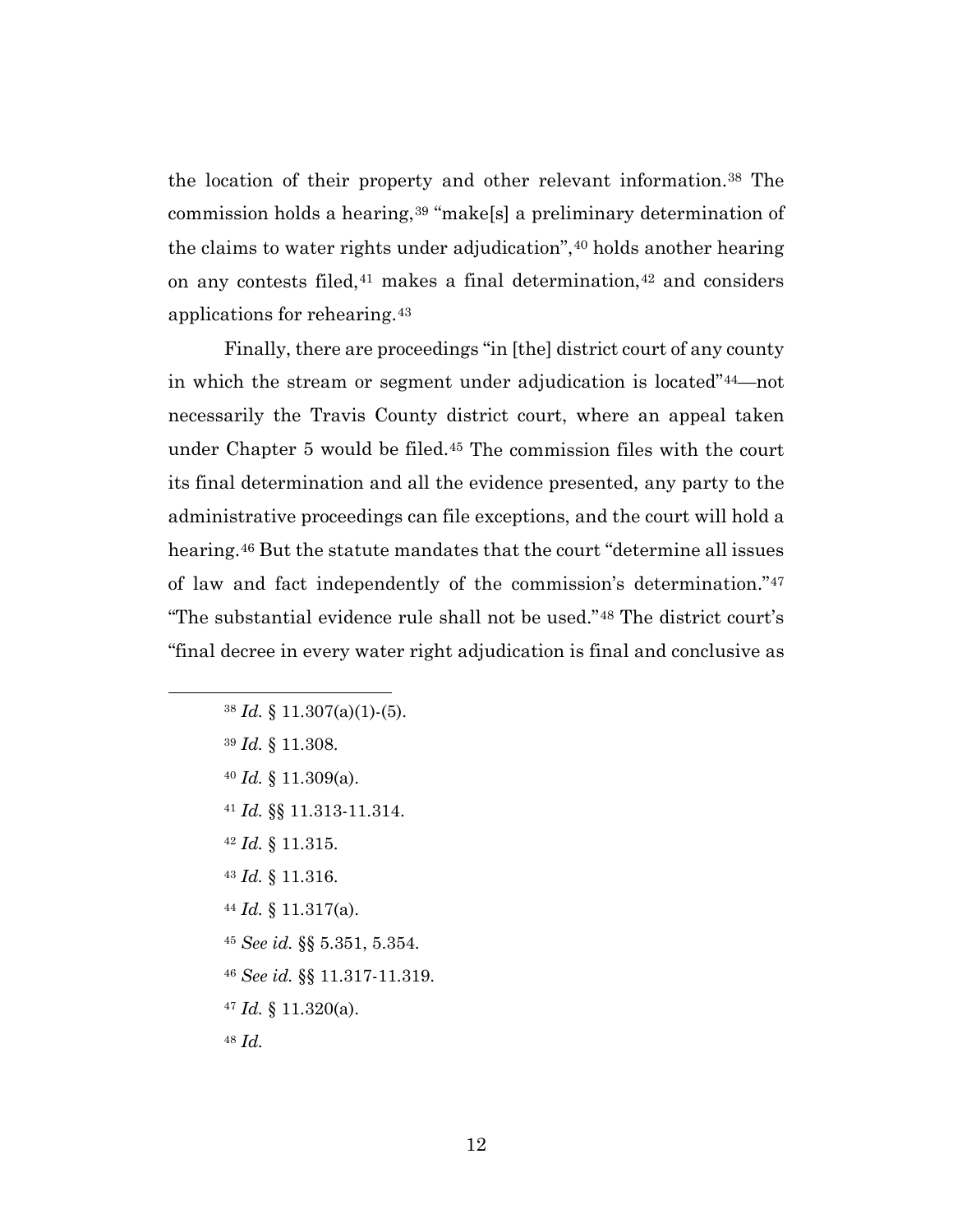to all existing and prior rights and claims to the water rights in the adjudicated stream or segment of a stream."49 The decree is even "binding on all claimants to water rights outside the adjudicated stream or segment of a stream."50 After the district court proceedings are completed and any appeals have been exhausted,<sup>51</sup> "the commission shall issue to each person adjudicated a water right a certificate of adjudication"52—or permit—which is recorded in the county clerk's office.53 After three years, the permit holder "acquires title" to the water rights allocated him,<sup>54</sup> and they become permanent rights that "pass. with the title to land."<sup>55</sup> The administrative and judicial processes outlined in the Water Rights Adjudication Act are the same processes that produced the permits that TCEQ issued to Robinson.

#### **D**

Reading these statutes' plain text together and in context makes clear that the Legislature's grant of jurisdiction to TCEQ in Section  $5.013(a)(1)$  over "water and water rights including the issuance of water rights permits, water rights adjudication, cancellation of water rights, and enforcement of water rights" is a reference to Chapter 11 and the Water Rights Adjudication Act specifically. Nothing in that Act gives

- <sup>51</sup> *See id.* § 11.322(c).
- <sup>52</sup> *Id.* § 11.323(a).
- <sup>53</sup> *Id.* § 11.324(a).
- <sup>54</sup> *Id.* § 11.029.
- <sup>55</sup> *Id.* § 11.040(a).

<sup>49</sup> *Id.* § 11.322(d).

<sup>50</sup> *Id.*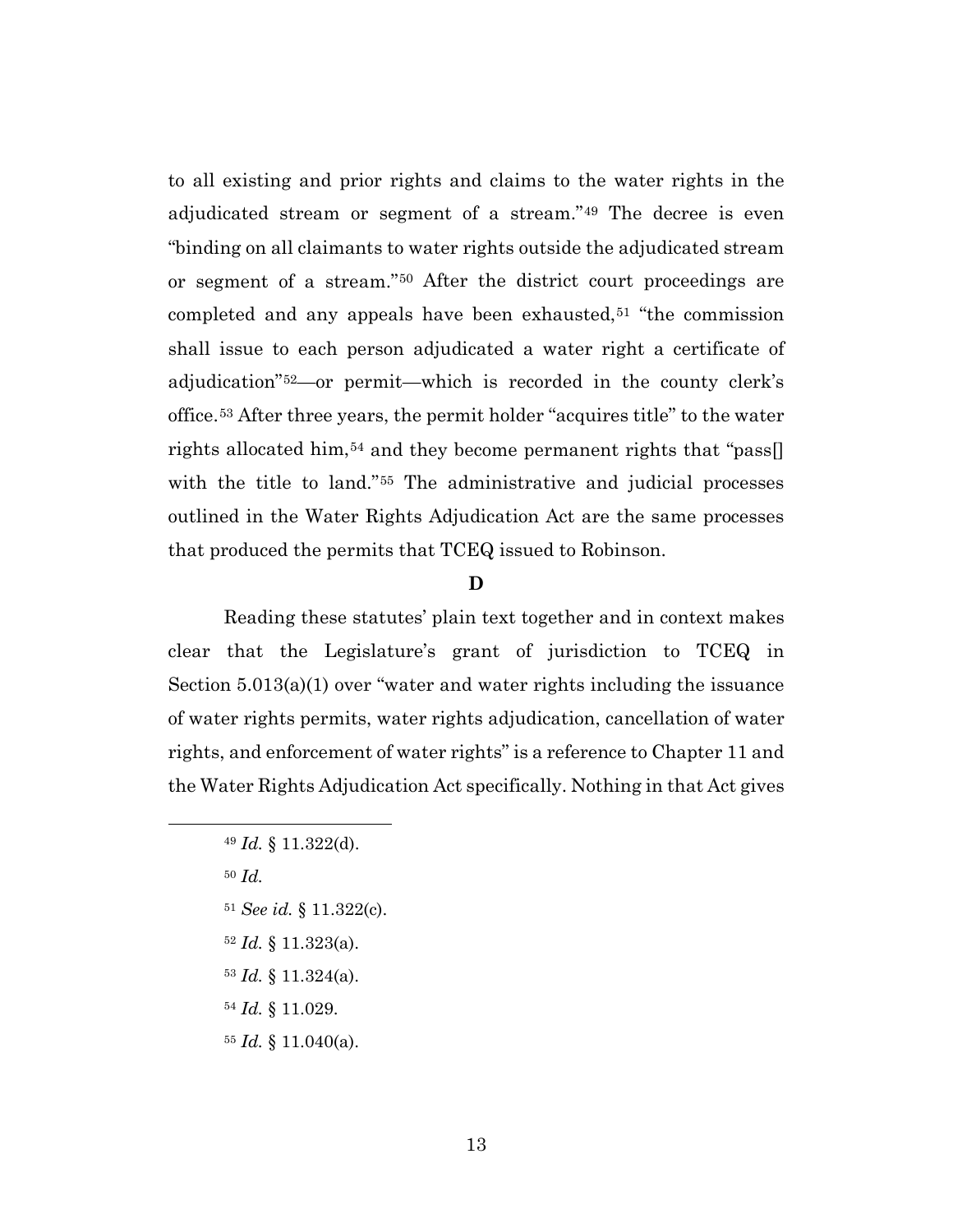TCEQ authority to decide conflicting claims to water rights acquired with the title to land. Indeed, the administrative process that Pape initiated after purchasing Robinson's farm is provided for not by statute but by two of the commission's administrative rules. All the rules say is that "[a]n owner of a water right . . . shall promptly inform the executive director of any transfer of water right or change of the owner's address"<sup>56</sup> and then file a form, chain-of-title documents, and a fee with the director.<sup>57</sup>

TCEQ agrees. In an amicus filing, the commission explains that "[t]he term 'water rights adjudication' referenced [in Section  $5.013(a)(1)$ ] is a term of art under the Texas Water Code and relates to the Commission's issuance of certificates of adjudication" that entail the commission's "determining the amount of use, place of use, purpose of use, point of diversion, rate of diversion, and where appropriate, the acreage to be irrigated."58 This is, in TCEQ's own words, an "administrative record-keeping function".59 Only a judicial process can determine property ownership. <sup>60</sup>

<sup>60</sup> Pape also argues that the Legislature's giving TCEQ jurisdiction over disputes about the title of real property would violate the constitutional doctrine of Separation of Powers. *See* TEX. CONST. art. II, § 1; *McKnight*, 229 S.W. at 307 (declaring unconstitutional a statute giving a TCEQ predecessor agency the right to adjudicate conflicting claims to surface-water rights). In the court of appeals' view, the doctrine posed no obstacle to its interpretation of the Water Code because another constitutional provision, Article 16,

<sup>56</sup> 30 TEX. ADMIN. CODE § 297.82.

<sup>57</sup> *Id.* § 297.83.

<sup>58</sup> Amicus Curiae Br. of TCEQ at 1.

<sup>59</sup> *Id.* at 2.